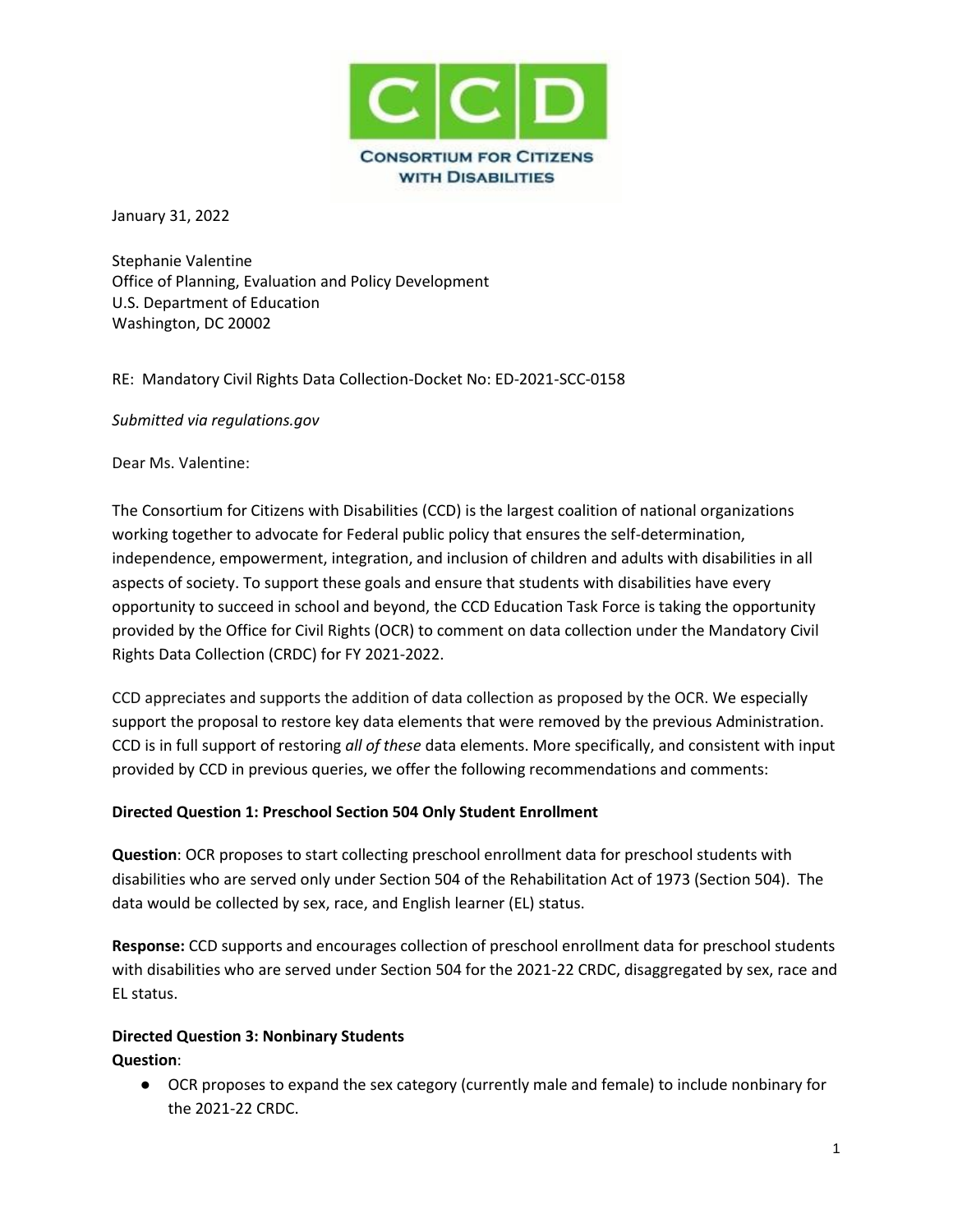● OCR is also proposing to define nonbinary as follows: Nonbinary refers to a student who does not identify exclusively as male or female. Nonbinary does not refer to a transgender student who identifies exclusively as either male or female.

**Response**: CCD does not oppose the expansion of the sex category to include nonbinary students in the 2021-22 CRDC. CCD does not recommend that OCR make any changes to its proposed definition of nonbinary. Finally, CCD understands that Local Education Agencies (LEA) will have the option to include data on nonbinary students in data elements disaggregated by sex for the 2021–22 CRDC and will be required to include such data for future CRDCs.

## **Directed Question 4: Data on Chemical Restraints.**

**Question**: Should data collection include use of chemical or irritant restraints by a sworn law enforcement officer assigned to a school?

**Response**: We urge OCR to collect data on the use of chemical restraint by a sworn law enforcement officer **and/or by school staff assigned to/employed by a school**, beginning with the 2021-2022 CRDC. The following new elements are recommended:

- Students (K-12) subjected to chemical restraint:
	- Number of non-IDEA students subjected to chemical restraint and/or irritant (disaggregated by race, sex, nonbinary, students with disabilities-IDEA, students with disabilities-Section 504 only, EL); (Nonbinary expansion optional for 2021−22 CRDC. See below for more)
	- Number of students with disabilities (IDEA) subjected to chemical restraint (disaggregated by race, sex, nonbinary, EL). (Optional for 2021−22 CRDC) (Nonbinary expansion optional for 2021−22 CRDC)

**Proposed definition**: The term ''chemical restraint'' means a drug or medication used on a student to control behavior or restrict freedom of movement that is not—

(A) prescribed by a licensed physician, or other qualified health professional acting under the scope of the professional's authority under State law, for the standard treatment of a student's medical or psychiatric condition; and

(B) administered as prescribed by the licensed physician or other qualified health professional acting under the scope of the professional's authority under State law.

Source[:](https://www.congress.gov/bill/117th-congress/house-bill/3474?s=1&r=6) H.R.3474 - [Keeping All Students Safe Act](https://www.congress.gov/bill/117th-congress/house-bill/3474?s=1&r=6) (117<sup>th</sup> Congress).

# **COMMENTS TO PROPOSED DATA ELEMENTS**

### **COVID-19 Related Items**

**Proposed New element:** Percentage of students who received virtual instruction.

**Comment:** CCD supports the addition of data collected on students receiving virtual instruction. **We also recommend the addition of data collection on the** *percentage of time* **students spent in virtual**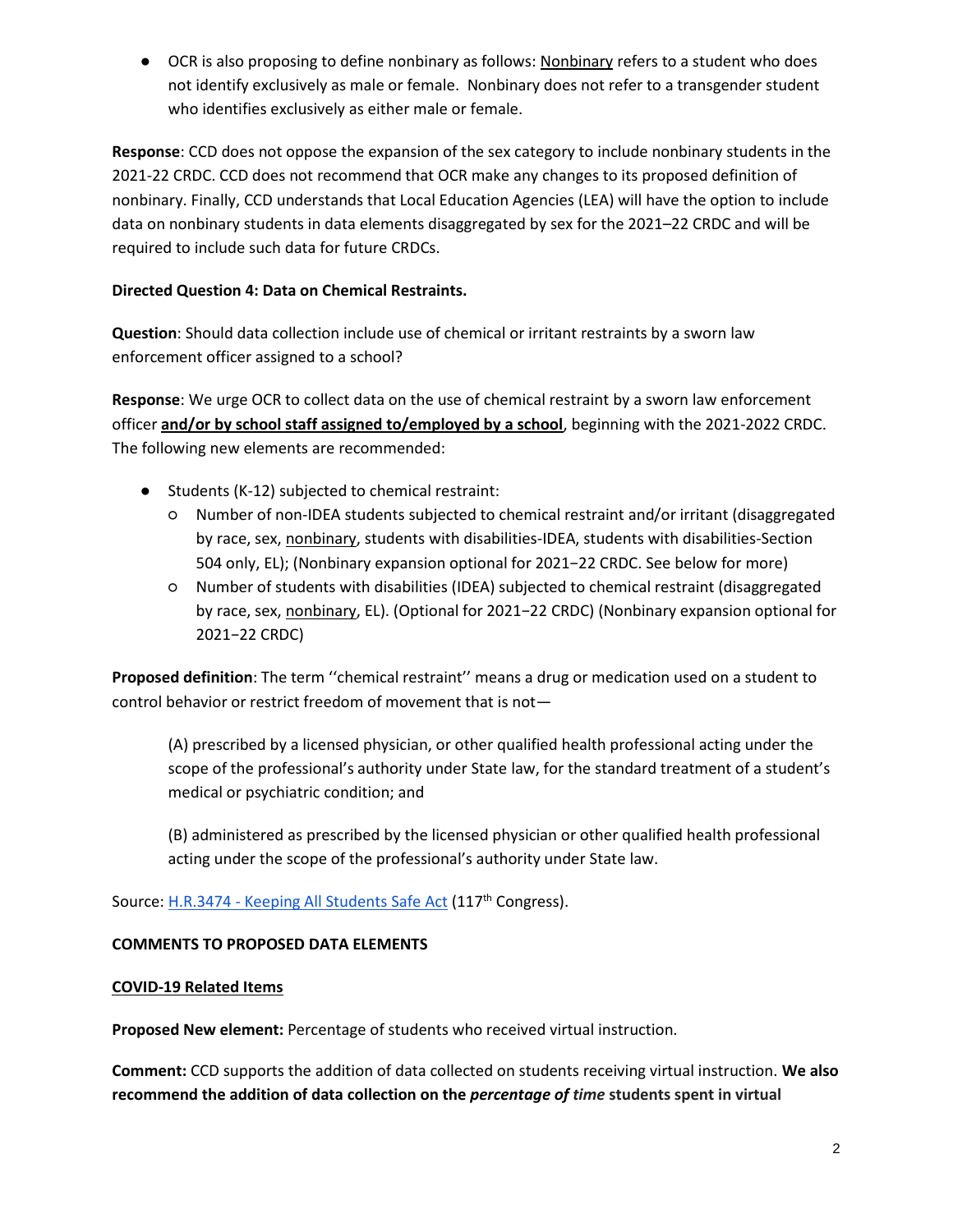**instruction**. Both the percentage of students and the percentage of the time spent in virtual instruction should be disaggregated by race, sex, nonbinary, disability-IDEA, disability-Section 504 only, and EL.

**Rationale**: Given the ongoing and unknown future impact of COVID-19 on all students and students with disabilities in particular, we believe these data and their disaggregation are essential to understanding which students and the percentage of time such students spent in virtual instruction.

#### **Discipline: Non-Public Schools**

**Comment:** Consistent with past CCD comments, we request the **addition of elements to measure all experiences, including any and all disciplinary actions impacting children with disabilities -placed by school districts- in non-public schools.** CCD recommends adding the requirement for non-public schools to collect all discipline data as required by the CRDC. (See below for CCD's recommendation regarding use of physical restraint, chemical restraint and seclusion impacting students.)

**Rationale:** According to data reported to the Department as required by the Individuals with Disabilities Education Act (IDEA) Section 618, 97 percent of students served under IDEA in non-public schools are placed there/paid for by public school districts (not parentally placed). The IDEA is the only Federal education law that provides for students to be placed by school districts in a nonpublic school as a remedy when the public school cannot provide the student with a free appropriate public education. Given this, it is critical that OCR expand the CRDC data collection to cover these children. **We strongly urge OCR to address this population in the CRDC.**

### **Restraint and Seclusion**

**1. Comment:** As noted in our response to directed question #4, we strongly encourage OCR to include data on the **use of chemical restraint** beginning with the 2021-2022 CRDC. We also urge an addition (in **bold**) to the following element:

● Number of instances of mechanical restraint, physical restraint, **chemical restraint,** seclusion (disaggregated by race, sex, nonbinary, EL, students without disabilities, students with disabilities-IDEA, students with disabilities-Section 504 only).

**2. Comment:** We request the **addition of elements to measure experiences of children with disabilities placed by school districts in non-public schools who were subjected to** mechanical restraint, physical restraint, **chemical restraint,** seclusion.

**Rationale:** This recommendation is particularly salient given ED's "Initiative to Address the Inappropriate Use of Restraint and Seclusion," announced in January 2019, which uses a "proactive approach" to "protect students with disabilities" from "the possible inappropriate use of restraint and seclusion."<sup>i</sup> According to OCR's 2019 Annual Report to the Secretary, the President, and the Congress, i the activities undertaken for this initiative are driven by the data reported in the CRDC, which does not include information on restraint and seclusion in non-public schools. According to data reported to ED as required by IDEA Section 618, 3% of students served under IDEA are educated in separate schools (not parentally placed). The IDEA is the only Federal education law that provides for students to be placed by school districts in a nonpublic school as a remedy when the public school cannot provide the student with a free appropriate public education. According to a recent first-of-its-kind study by the Teacher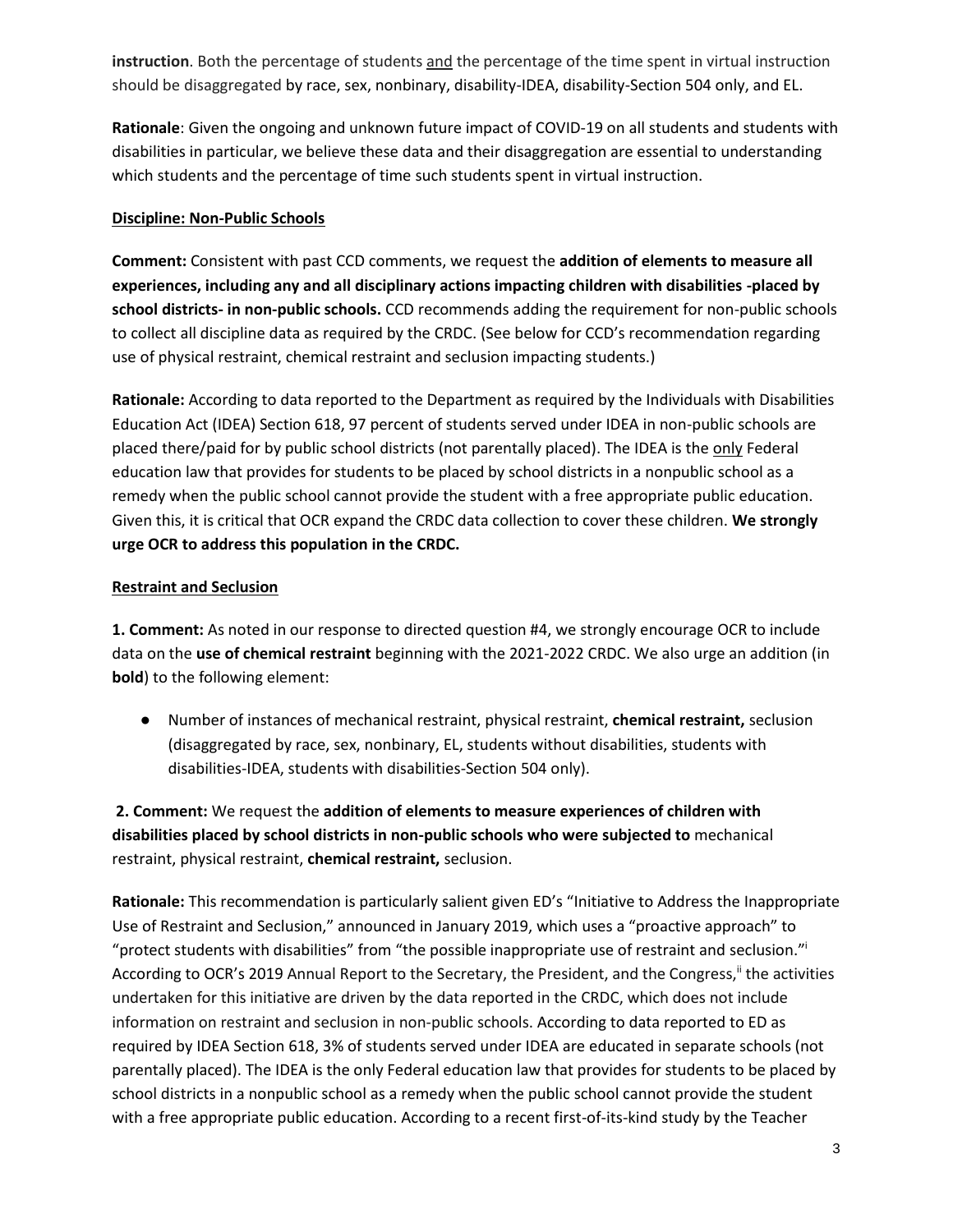Project and the USA TODAY Network, private schools account for the majority of restraint and seclusion incidents in an entire state. The study also found that just 10 states and Washington, D.C. were able to provide complete information on restraint and seclusion in special-education private schools.<sup>III</sup> Given this, it is critical that OCR expand data collection to cover these children. **We continue to urge OCR to address this population in the CRDC.**

# **Early Childhood Education**

**Comment:** Make all restored data elements **mandatory not optional** for 2021-22 CRDC. These include the following:

- Whether the LEA provided early childhood services in LEA or non-LEA facilities to non-IDEA children from birth to age 2. (LEA). (Optional for 2021–22 CRDC)
- Whether preschool is provided to: all students, students with disabilities (IDEA), students in Title I schools, students from low income families (LEA). (Optional for 2021–22 CRDC)
- Whether preschool serves non-IDEA students age: 3 years; age 4 years; ages 4-5 years (LEA). (Optional for 2021–22 CRDC)
- Whether the school's preschool program serves non-IDEA students age: 3 years; age 4 years; ages 4-5 years. (Optional for 2021–22 CRDC)
- Preschool length offered (full-day, part-day) and cost (free, partial/full charge) (LEA). (Optional for 2021–22 CRDC)
- Kindergarten length offered (full-day, part-day) and cost (free, partial/full charge) (LEA). (Optional for 2021–22 CRDC)

**Rationale:** Given that these elements were previously mandatory, restoring them in the 2021-2022 CRDC should not pose a problem for schools and districts. Furthermore, allowing responses to be *optional* for 2021-2022 will compromise the integrity of the data regarding school and district trends.

### **Pathways to College and Career**

### **Comments:**

**1.** Add "disability-Section 504 only" to the following elements and make mandatory for 2021-2022:

- Number of students (preschool-12) enrolled in gifted & talented programs
- Number of students (grades 9-12) enrolled in distance education courses
- Number of students (grades 9-12) enrolled in at least one dual enrollment/dual credit program
- Number of students ages 16-19 years who participated in LEA-operated high school equivalency exam preparation program
- Number of students enrolled in at least one AP course in specific subject area
- Number of students enrolled in Algebra I in grades 7-8
- Number of students who passed Algebra I in grades 7-8
- Number of students enrolled in Algebra I in grades: 9-10; 11-12
- Number of students who passed Algebra I in grades: 9-10; 11-12
- Number of students enrolled in math courses in grades 9-12
- Number of students enrolled in science classes in grades 9-12
- Number of students enrolled in computer science classes in grades 9-12
- Number of students enrolled in data science classes in grades 9-12
- Number of students who took SAT, ACT, or both, anytime during school year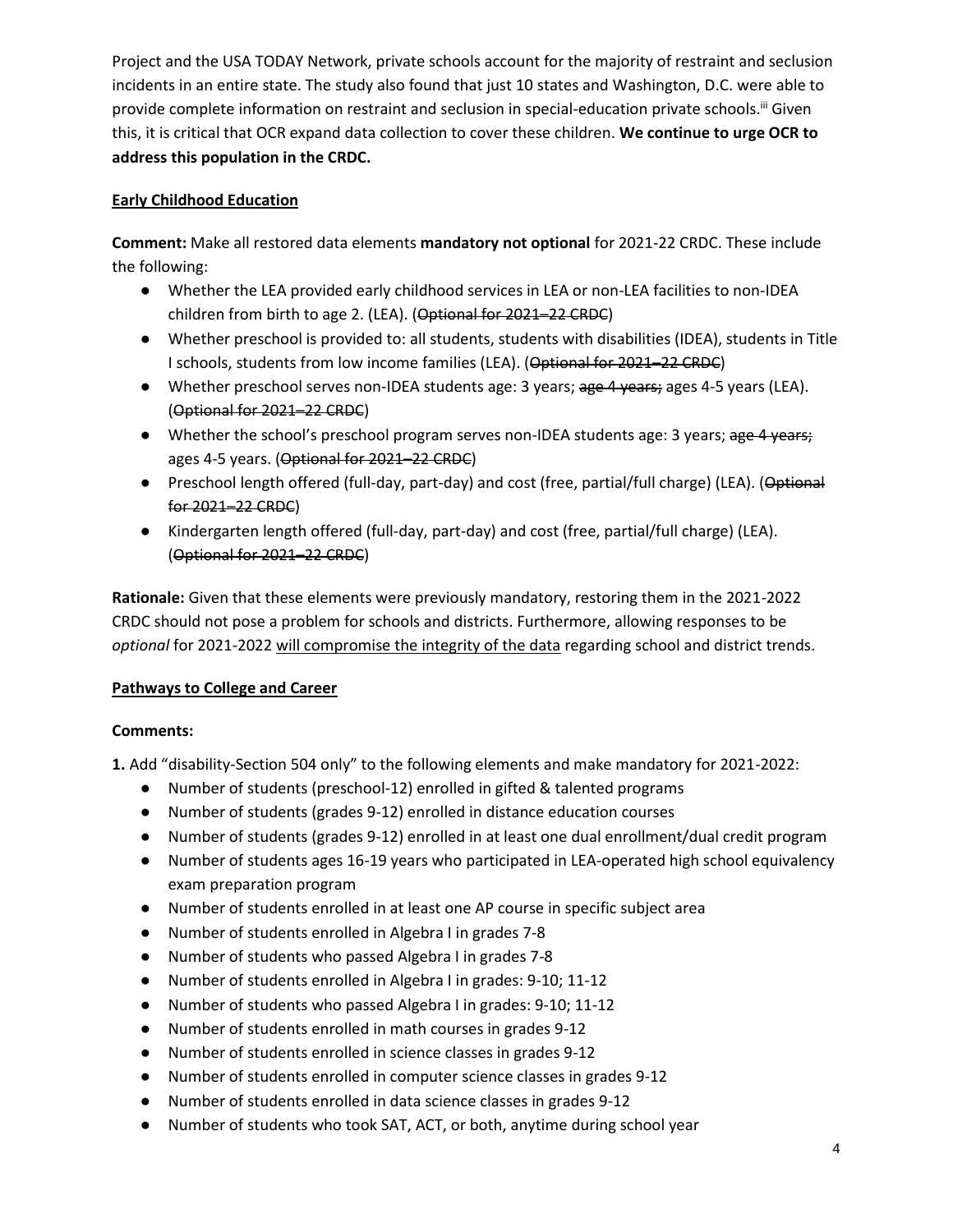**Rationale**: Unlike students served under the IDEA, the CRDC is the only federal-level data collection that yields information on Section 504-only students. Therefore, disaggregating data elements to include 504-only students provides critical information.

**2.** Make the following element **mandatory** for 2021-2022:

Number of students (grades 9-12) who participate in at least one credit recovery program that allows them to earn missed credit to graduate from high school.

#### **Teachers and other Personnel (funded with federal, state, and/or local funds)**

#### **Comments:**

**1.** Make all restored data elements **mandatory** for 2021-22 CRDC. These include:

- Number of FTE first-year teachers (preschool-12).
- Number of FTE second-year teachers (preschool-12).
- Number of FTE teachers (preschool-12) absent more than 10 school days.
- Number of teachers (preschool-12) employed at the school during the 2021–22 regular school year
- Number of teachers (preschool-12) employed at the school during both the 2020–21 regular school year and the 2021–22 regular school year.

**2. Add** "Number of teachers certified in specified areas (mathematics; science; English as a Second Language; or special education)" to the List of 2021-22 CRDC Data Elements in the Appendix.

**Rationale**: OCR has referenced and specified the "Number of teachers certified in specified areas (mathematics; science; English as a Second Language; or special education)" in Supporting Statement A, however, this element *is not shown* in the List of 2021-22 CRDC Data Elements in the Appendix and must be formally added.

We appreciate this opportunity to comment and look forward to an updated and improved CRDC. If you have any questions, please reach out to one of the cochairs listed below.

Sincerely,

American Foundation for the Blind American Psychological Association American Speech-Language-Hearing Association Association of People Supporting Employment First Association of University Centers on Disabilities Autistic Self Advocacy Network Autism Society of America Bazelon Center for Mental Health Law Center for Learner Equity Children and Adults with Attention-Deficit/Hyperactivity Disorder Council for Exceptional Children Council of Parent Attorneys and Advocates Easterseals